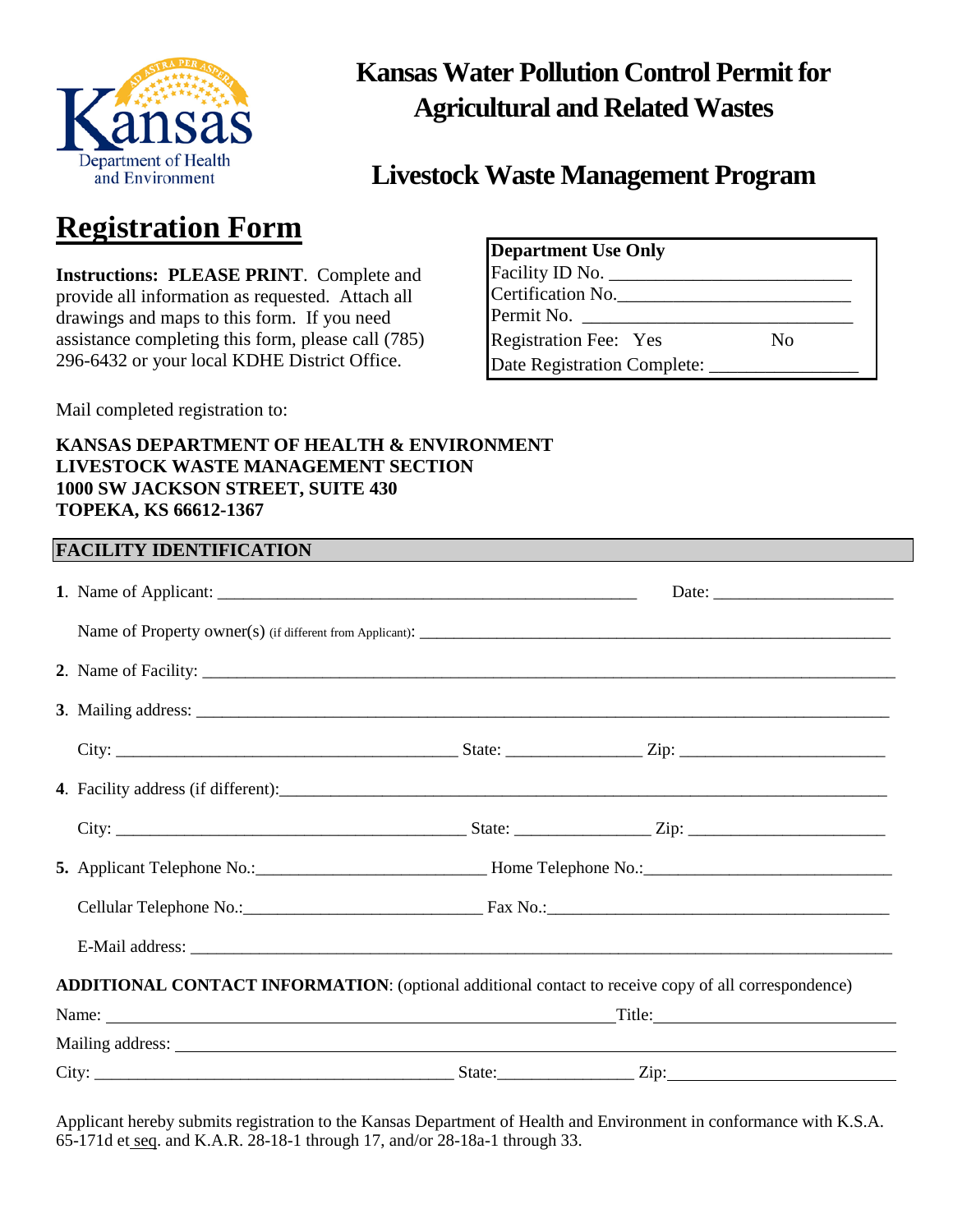### **FACILITY DESCRIPTION**

**6. Legal description of property where facility is located**:

| Facility ID               |                         |                                                                                                                                                                                                       |          | South        |       | Circle: $E$ or $W$ |                                                                                                                                                                            |
|---------------------------|-------------------------|-------------------------------------------------------------------------------------------------------------------------------------------------------------------------------------------------------|----------|--------------|-------|--------------------|----------------------------------------------------------------------------------------------------------------------------------------------------------------------------|
|                           | $\overline{Quarter(s)}$ | Section                                                                                                                                                                                               | Township |              | Range |                    | County                                                                                                                                                                     |
|                           |                         |                                                                                                                                                                                                       |          | South        |       | Circle: $E$ or $W$ | County                                                                                                                                                                     |
| Facility ID               | Quarter(s)              | Section                                                                                                                                                                                               | Township |              | Range |                    |                                                                                                                                                                            |
|                           |                         |                                                                                                                                                                                                       |          | <b>South</b> |       |                    | $\begin{tabular}{ll} \multicolumn{2}{l}{{\bf Range}} & $\text{Circle: } \underline{\mathbf{E}}$ or $\underline{\mathbf{W}}$ & $\underline{\text{County}}$\\ \end{tabular}$ |
| Facility ID               | Quarter(s)              | Section                                                                                                                                                                                               | Township |              |       |                    |                                                                                                                                                                            |
|                           |                         | Directions from nearest city or town                                                                                                                                                                  |          |              |       |                    |                                                                                                                                                                            |
|                           |                         |                                                                                                                                                                                                       |          |              |       |                    |                                                                                                                                                                            |
|                           |                         | 7. Are there any county or local comprehensive land use plans or zoning requirements or restrictions at                                                                                               |          |              |       |                    |                                                                                                                                                                            |
| this site? Yes____ No____ |                         |                                                                                                                                                                                                       |          |              |       |                    |                                                                                                                                                                            |
|                           |                         |                                                                                                                                                                                                       |          |              |       |                    |                                                                                                                                                                            |
|                           |                         |                                                                                                                                                                                                       |          |              |       |                    |                                                                                                                                                                            |
|                           |                         |                                                                                                                                                                                                       |          |              |       |                    |                                                                                                                                                                            |
|                           |                         | 9. The proposed and/or existing livestock operation consists of: (please mark E if existing or P if proposed)<br>Open Lots or Pens ______ Housed Facilities ______ Both Open/Housed ______ Truck Wash |          |              |       |                    |                                                                                                                                                                            |
|                           |                         | 10. Describe any existing waste management system:                                                                                                                                                    |          |              |       |                    |                                                                                                                                                                            |
|                           |                         |                                                                                                                                                                                                       |          |              |       |                    |                                                                                                                                                                            |
|                           |                         |                                                                                                                                                                                                       |          |              |       |                    |                                                                                                                                                                            |
|                           |                         | 11. Describe proposed animal waste management system: ___________________________                                                                                                                     |          |              |       |                    |                                                                                                                                                                            |
|                           |                         |                                                                                                                                                                                                       |          |              |       |                    |                                                                                                                                                                            |
|                           |                         |                                                                                                                                                                                                       |          |              |       |                    |                                                                                                                                                                            |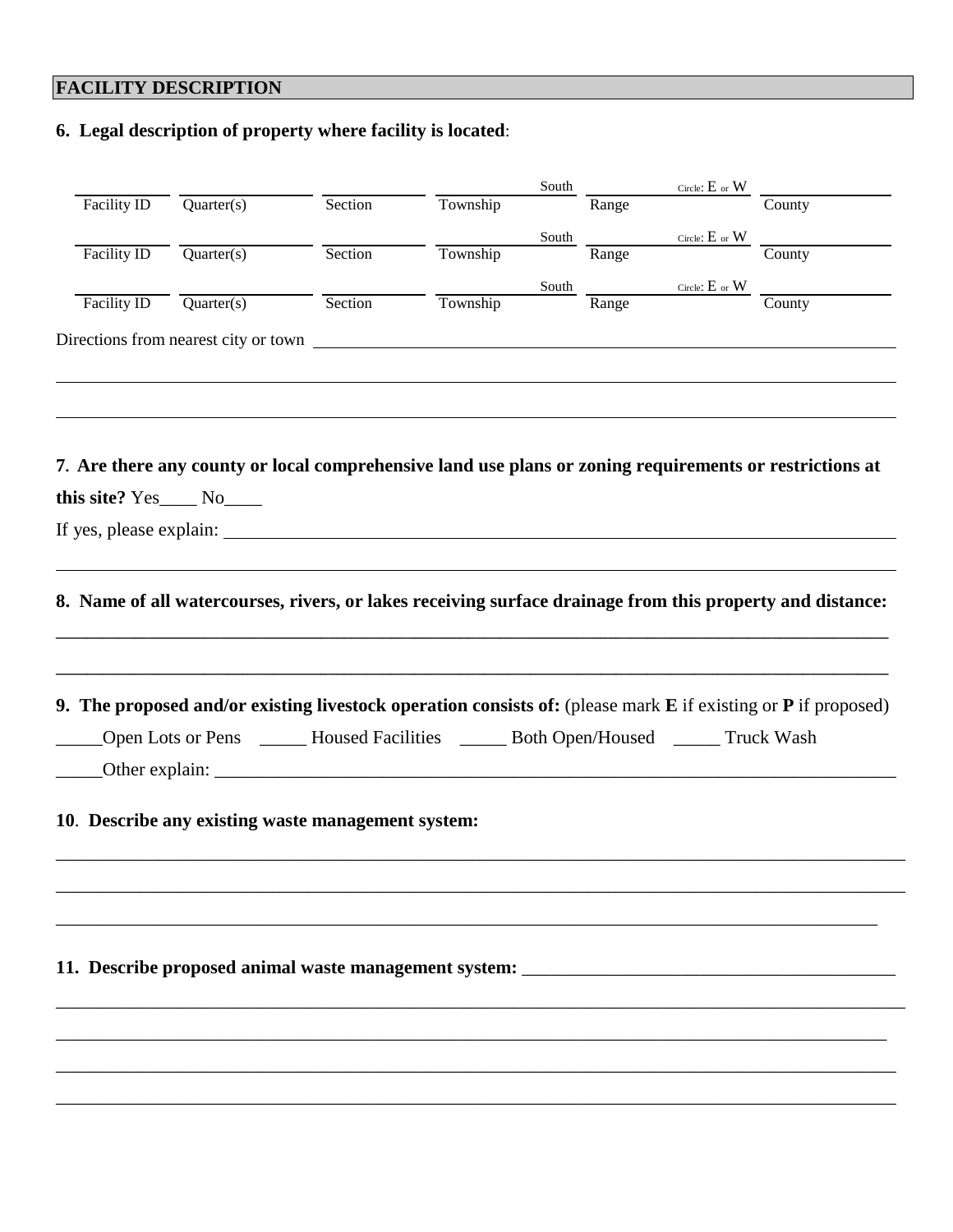**12. Habitable Structure Separation Distances**: On Appendix 2, list all owners of habitable structures, and the headquarters of all city, county, state, or federal parks, and wildlife refuges within the applicable separation distance for the maximum animal unit capacity of the facility.

|                                         |                   |                            | Wildlife Refuge            |
|-----------------------------------------|-------------------|----------------------------|----------------------------|
|                                         |                   | Habitable Structure        | <b>Separation Distance</b> |
|                                         | Animal Units (AU) | <b>Separation Distance</b> | (Swine Only)               |
| New facility or unregistered existing   | 300-999           | 1,320 feet                 |                            |
| New facility or unregistered existing   | $1,000-3,724*$    | 4,000 feet                 | 10,000 feet                |
| Swine facility that will meet or exceed | 3,725             | 5,000 feet                 | 16,000 feet                |

#### \*No ceiling for non-swine

The registrant should request owners of habitable structures within the applicable separation distance to sign a wavier of the separation distance to the proposed facility. Waivers shall be filed by the registrant with the register of deeds office of the county in which the habitable structure is located. Evidence of proper notice such as, signed waiver agreements filed with the county register of deeds, or signed certified mail receipts that match the list provided in Appendix 2 shall be provided before KDHE will process any subsequent permit application. A Confined Feeding Facility/Habitable Structure - Separation Distance Agreement form is available upon request from the Department or on-line at http://www.kdheks.gov/feedlots/.

**List of Property Owners Within One Mile of the Facility:** On Appendix 2a, the registrant is required to provide KDHE with a list containing the names and mailing addresses for each owner of a habitable structure or any property within 1 mile of a proposed **new construction or unregistered existing** confined feeding facility. In addition, the registrant of a proposed new construction or unregistered existing confined feeding facility is required to provide KDHE with the address of the United States post office or offices serving the immediate area of the facility.

**ATTENTION: PER K.S.A. 2012 Supp. 65-171d, THE REGISTRANT ACKNOWLEDGES THAT THE FACILITY WILL BE LOCATED IN THE PRESCRIBED TRACT OF LAND AND THAT THE SEPARATION DISTANCES FROM THE TRACT BOUNDARIES OR PROPOSED FACILITY FOOTPRINT COMPLY WITH STATE REQUIREMENTS. FAILURE TO PROVIDE A COMPLETE APPLICATION WITHIN 18 MONTHS OF RECEIPT OF THIS REGISTRATION WILL RESULT IN THIS REGISTRATION EXPIRING.**

#### **Parks and Wildlife Refuges:** (swine facilities only)

List the headquarters address of all local, city, county, state, and/or federal parks, and wildlife refuges within 10,000 feet for facilities with 1,000 to 3,724 animal units, or within 16,000 feet for facilities that will meet or exceed 3,725 animal units. Attach any additional information to complete this form.

| Name of Park or Wildlife Refuge | Distance* | <b>Direction</b> |
|---------------------------------|-----------|------------------|
| -1.                             |           |                  |
| ∸.                              |           |                  |
| э.                              |           |                  |

**\* As measured from the outer edge of the confined feeding facility including the confined feeding area, animal waste management system, animal waste storage area, and water pollution control structures.**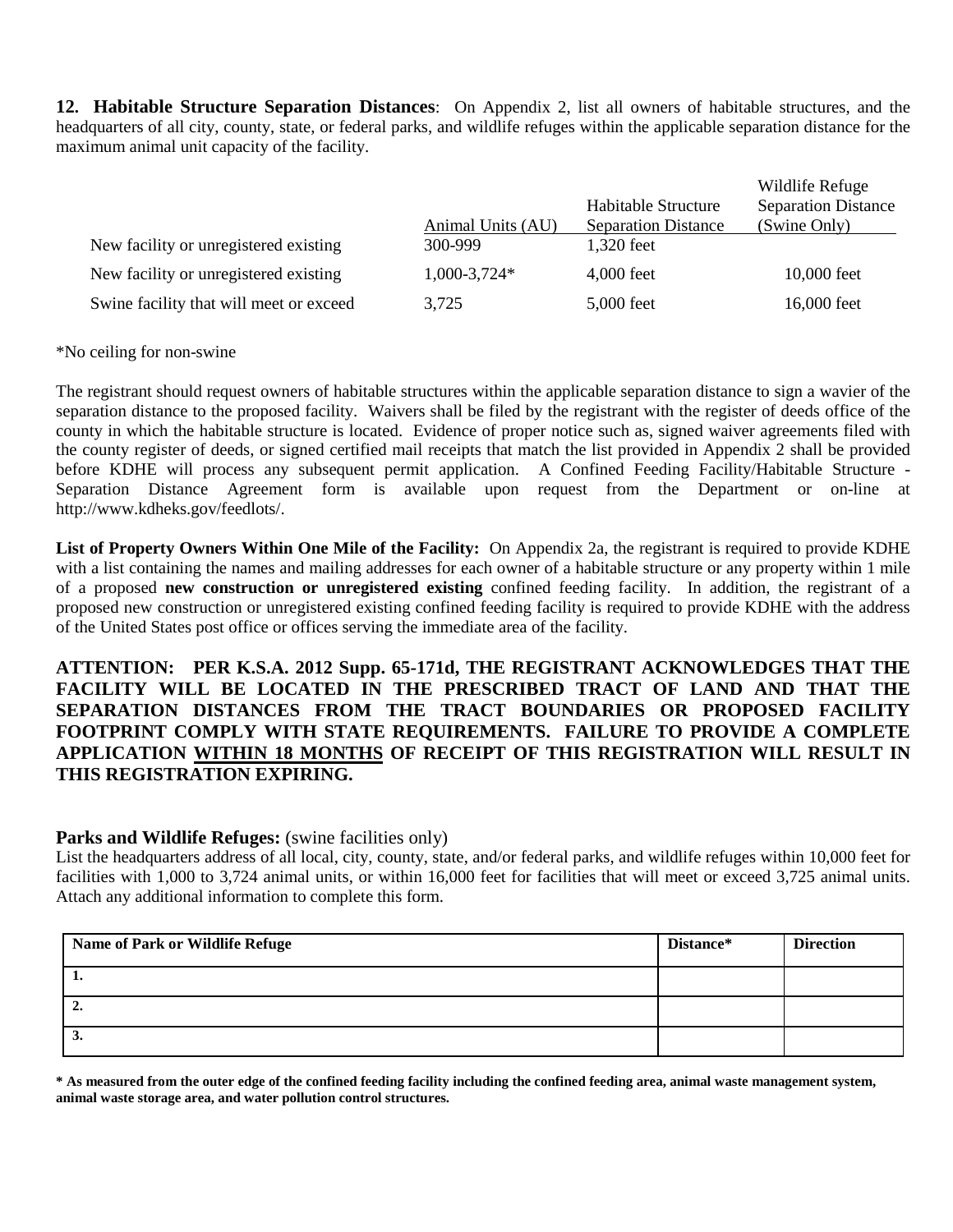#### **13. Animal Units Calculation Table:**

Please complete the table below. Identify the **maximum** capacity of each type of animal at your facility. Each pig, weaned or unweaned, weighing 55 pounds or less must be counted as 0.1 animal units. Similarly, for permitting purposes, dairy facilities must count calves and heifers weighing less than 700 pounds as 0.5 animal units and bulls, and heifers weighing more than 700 pounds as 1.0 animal unit. Lactating and dry dairy cows should be counted as 1.4 animal units, etc.

| (a)                                                    | (b)                                  | (c)                            | (d)                                       |
|--------------------------------------------------------|--------------------------------------|--------------------------------|-------------------------------------------|
| <b>Type of Facility</b>                                | <b>Maximum</b><br>Capacity<br>(Head) | <b>AU Conversion</b><br>Factor | <b>Maximum Animal</b><br>Units (b) $x(c)$ |
| Swine weighing more than 55 pounds                     |                                      | 0.4                            |                                           |
| Swine weighing 55 pounds or less                       |                                      | 0.1                            |                                           |
| Cattle weighing more than 700 pounds                   |                                      | 1.0                            |                                           |
| Cattle weighing less than 700 pounds                   |                                      | 0.5                            |                                           |
| Mature Dairy Cattle (Lactating and Dry)                |                                      | 1.4                            |                                           |
| Sheep/Lambs/Goats                                      |                                      | 0.1                            |                                           |
| Turkeys                                                |                                      | 0.018                          |                                           |
| Laying Hens/Broilers w/ continuous overflow watering   |                                      | 0.01                           |                                           |
| Laying Hens/Broilers w/ liquid manure system           |                                      | 0.033                          |                                           |
| Laying Hens/Broilers w/ dry manure system <sup>1</sup> |                                      | 0.003                          |                                           |
| Horses                                                 |                                      | 2.0                            |                                           |
| Ducks                                                  |                                      | 0.2                            |                                           |
| Other-specify species_                                 |                                      |                                |                                           |
| Total                                                  |                                      |                                |                                           |

**PLEASE NOTE:** Minimum EPA thresholds requiring an NPDES permit are: 700 head of mature dairy cows (lactating or dry), 1,000 head of cattle less than 700 lbs, 1,000 head of cattle other than mature dairy cows or veal calves, 2,500 head of swine weighing greater than 55 pounds, 10,000 head of swine weighing 55 pounds or less, 500 horses, 10,000 sheep or lambs, 55,000 turkeys, 30,000 laying hens/broilers w/ liquid manure system, 125,000 chickens other than laying hens (broilers) w/ other than liquid (dry) manure system, and 82,000 laying hens w/ other than liquid (dry) manure system.

**<sup>1</sup>** Use a 0.033 AU conversion factor if the manure, from chicken facilities that only use dry litter systems, is exposed to precipitation during collection, when stored in stockpiles, or land applied without incorporation into the soil within 24 hours.

#### **REGISTRATION FEE**

K.S.A. 65-171d (g) and amendments, requires registrations to be accompanied by a \$25 fee. Within 30 days, KDHE will conduct a site appraisal to determine if the facility shall be required to obtain a permit from the Secretary. If a permit is required, a complete application along with the appropriate documentation will need to be completed and submitted to KDHE for review.

#### **Please enclose a check for the non-refundable registration fee of \$25.00 made payable to:**

#### **Kansas Department of Health and Environment**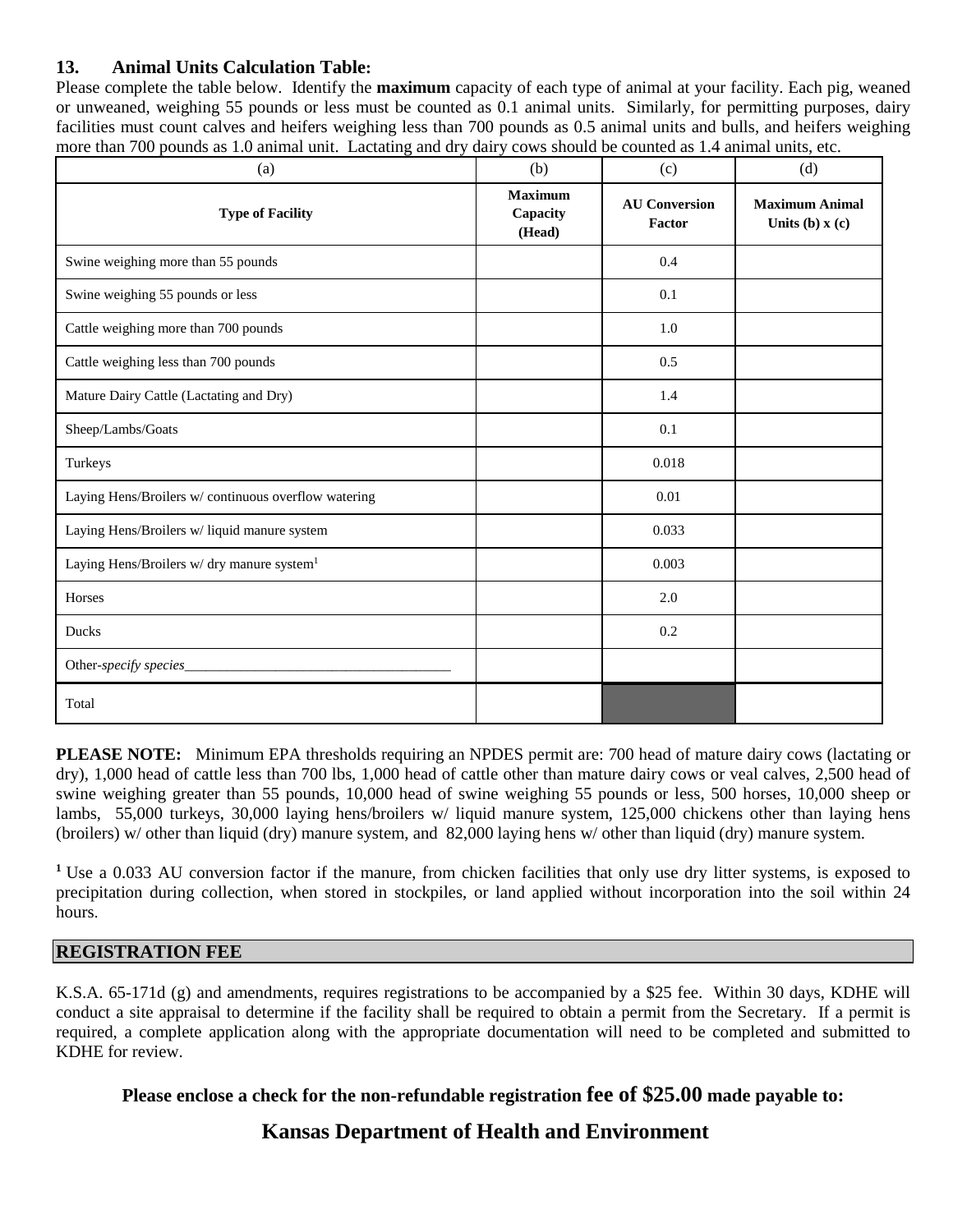**14. Facility Maps:** A copy of an aerial photograph or map must accompany registration. A suitable copy may be obtained from the local county Natural Resources Conservation Service (NRCS) Office, County Register of Deeds Office, County Appraiser's Office, or on-line at www.kgs.ku.edu. The copy of the aerial photograph must show the following information:

- $\Box$  Location of all habitable structures within 1 mile of the livestock operation.<sup>1</sup>
- $\Box$  Location of all property owners within 1 mile of the livestock operation.
- □ Location of the livestock operation property lines.

Please submit the following, if available, to assist with processing of the registration:

- $\Box$  Location and dimensions of the buildings and/or open lots at the livestock operation.
- $\Box$  Number of animals in each building and/or open lot.
- $\Box$  Location and dimensions (length, width, depth) of the animal waste management system that serves the livestock operation such as waste-retention structures, lagoons, holding ponds, concrete pits, sedimentation basins, vegetative filter strips, buffer strips, diversionary terraces, etc.
- □ Location of areas used for the stockpiling of process and animal wastes;
- $\Box$  Location of any known active, abandoned, or plugged oil, gas, or salt solution mining well within 600 feet of any planned location for a waste-retention structure, lagoon or holding pond.
- $\Box$  Location of any known water wells located on facility property or within 250 feet of the livestock operation property.
- $\Box$  Location of all public water supply wells within 1 mile of the livestock operation.
- $\Box$  Locate and show distances to streams, and surface water located on or within 500 feet of the property.
- $\Box$  Location of any rural water lines located on or within 50 feet of the property.
- □ Locations of proposed/existing land application areas.
- $\Box$  Address of United States post office serving the immediate area of the facility.

<sup>1</sup>Swine facilities with 1,000 or more AU of swine should also provide this information for habitable structures within 1,000 feet of **any land application area**.

#### **SIGNATURE/CERTIFICATION**

I hereby certify that the information submitted herein is true and correct to the best of my knowledge and belief.

I hereby make application to the Kansas Department of Health and Environment for the registration for the facility described in this application in conformance with K.S.A. 65-171d et seq. and K.A.R. 28-18-1 through 17 and/or K.A.R. 28-18a-1 through 33.

Signature: \_\_\_\_\_\_\_\_\_\_\_\_\_\_\_\_\_\_\_\_\_\_\_\_\_\_\_\_\_\_\_\_\_\_\_\_\_\_\_\_\_\_\_\_\_\_\_\_\_\_\_\_\_ Date Signed: \_\_\_\_\_\_\_\_\_\_\_\_\_\_\_\_\_\_\_\_\_\_\_\_\_\_\_\_\_\_

 \_\_\_\_\_\_\_\_\_\_\_\_\_\_\_\_\_\_\_\_\_\_\_\_\_\_\_\_\_\_\_\_\_\_\_\_\_\_\_\_\_\_\_\_\_\_\_\_\_\_\_ (Print Name and Title)

This registration is to be signed by the following: (1) In the case of a corporation, by the principal executive officer of at least the level of Vice President; (2) in the case of a partnership, by a general partner; or (3) in the case of a sole proprietorship, by the proprietor.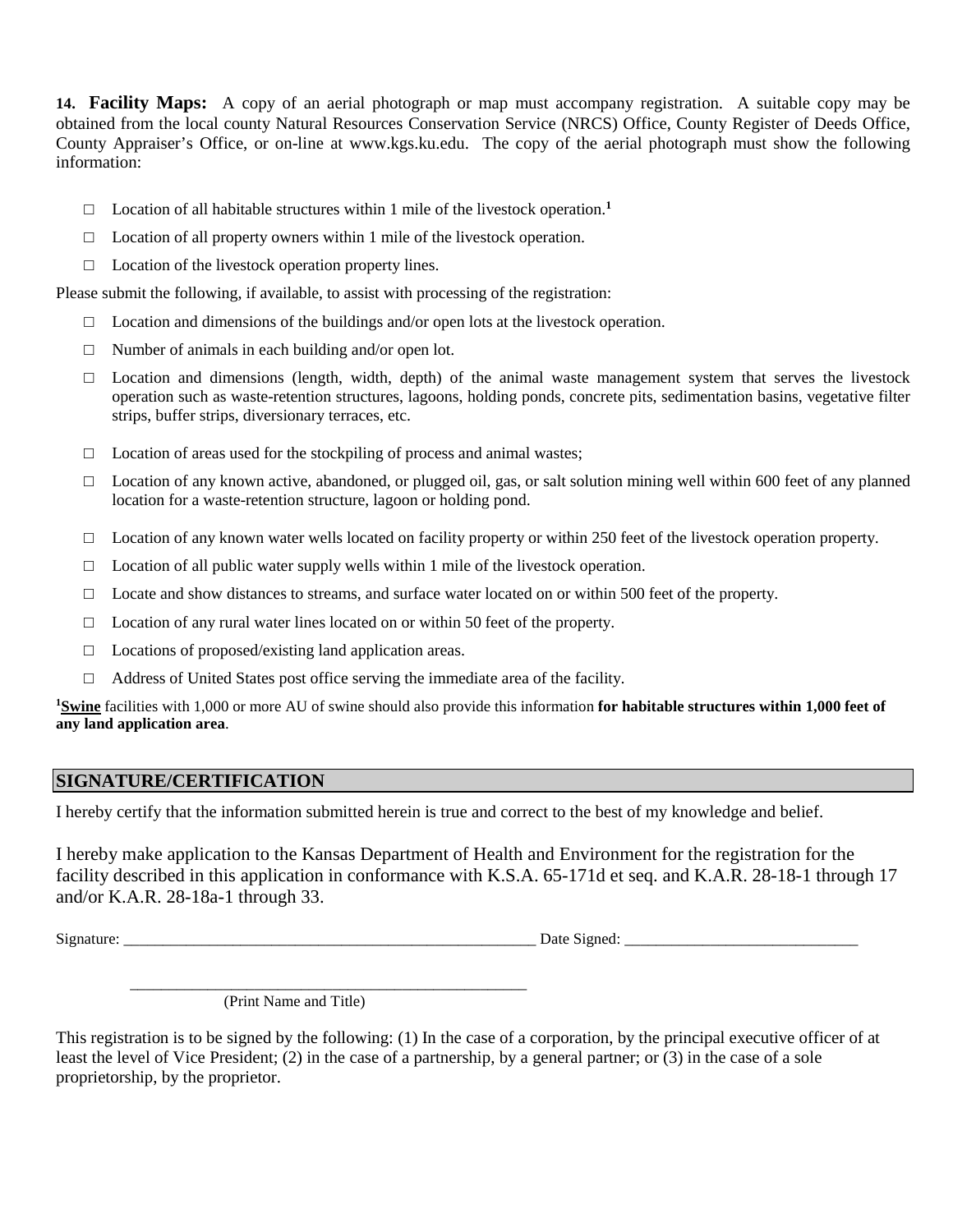# **APPENDIX 2 Habitable Structure Owners List**

**(Habitable structures within the applicable separation distance)**

Using the format provided, please record the name and mailing address, city, state, zip code of the owners of **all habitable structures within the applicable separation distance** as determined by the number of animal units for the facility.

Habitable structures are structures that are currently occupied or maintained in a condition that may be occupied and, in the case of a confined feeding facility for swine, is owned by a person other than the operator of such facility: a dwelling, church, school, adult care home, medical care service, child care facility, library, community center, public building, office building, or licensed food service, or lodging establishment, parks, and wildlife refuge.

| <b>Name</b> | Mailing Address (address, city, state, zip)<br>Rural Route addresses will <b>NOT</b> be accepted | $\mathbf{Distance}^*$ | <b>Direction</b> |
|-------------|--------------------------------------------------------------------------------------------------|-----------------------|------------------|
| $1. \,$     |                                                                                                  |                       |                  |
| 2.          |                                                                                                  |                       |                  |
| 3.          |                                                                                                  |                       |                  |
| 4.          |                                                                                                  |                       |                  |
| 5.          |                                                                                                  |                       |                  |
| 6.          |                                                                                                  |                       |                  |
| 7.          |                                                                                                  |                       |                  |
| 8.          |                                                                                                  |                       |                  |
| 9.          |                                                                                                  |                       |                  |
| 10.         |                                                                                                  |                       |                  |
| $11.$       |                                                                                                  |                       |                  |
| 12.         |                                                                                                  |                       |                  |
| 13.         |                                                                                                  |                       |                  |
| 14.         |                                                                                                  |                       |                  |
| 15.         |                                                                                                  |                       |                  |
| 16.         |                                                                                                  |                       |                  |
| $17.$       |                                                                                                  |                       |                  |
| $18. \,$    |                                                                                                  |                       |                  |
| 19.         |                                                                                                  |                       |                  |
| 20.         |                                                                                                  |                       |                  |

**\*** As measured from the currently planned maximum extent of the facility structures such as buildings, pens or wastewater retention structures.